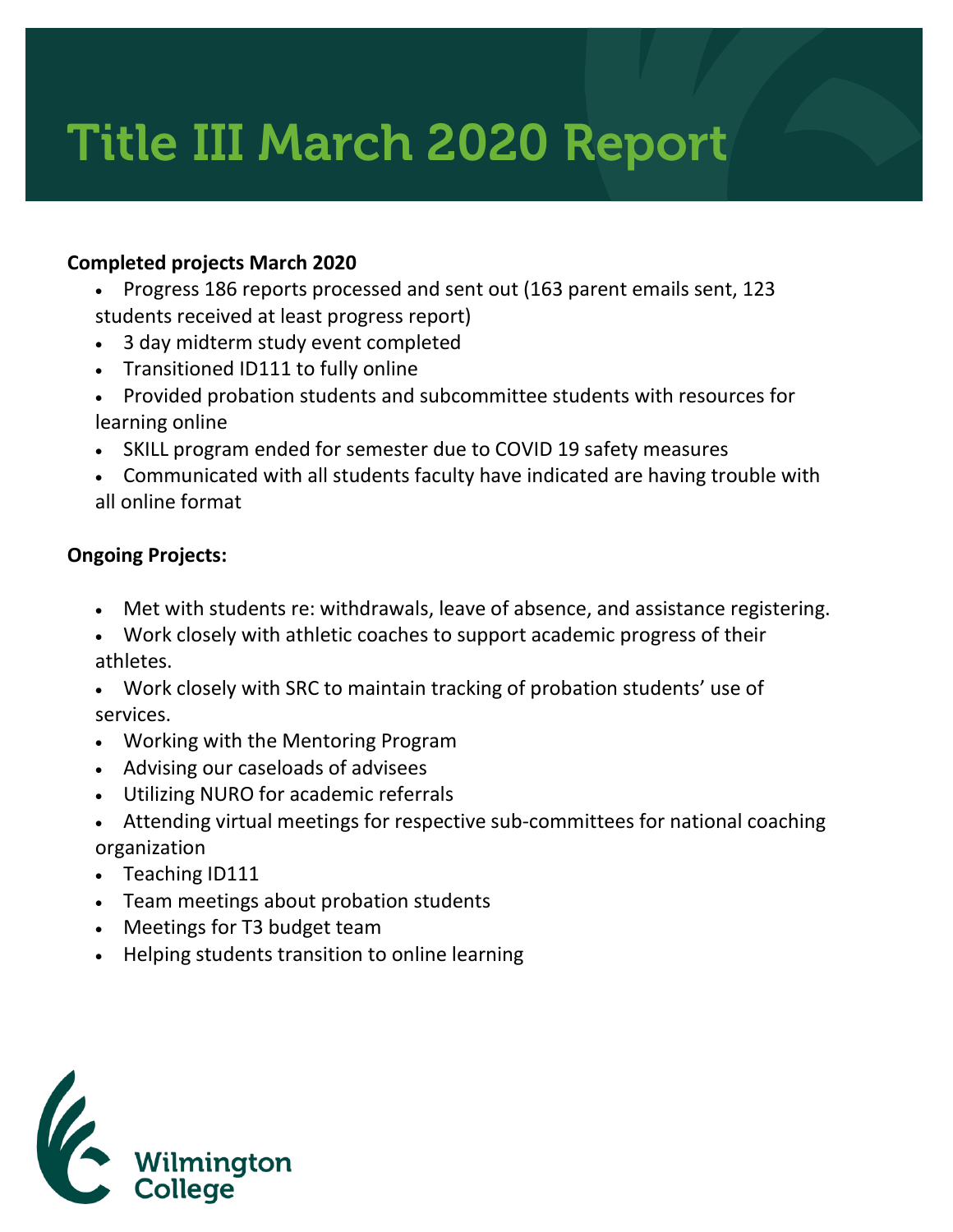## **Below is the record of contact for the method and reason for contact from SSCs.**

| <b>Method of Contact</b>   | #   |
|----------------------------|-----|
| Email                      | 292 |
| In Person                  | 18  |
| <b>Contact with Parent</b> | Ω   |
| Phone Call                 | 9   |
| <b>Text Message</b>        | 38  |
| <b>Reason for Contact</b>  |     |
| Academic Advising          | 78  |
| Academic Progress Report   | 9   |
| Academic Referral          | 43  |
| Coaching Session           | 27  |
| Group Presentation         | ∩   |
| Mass Outreach              | 111 |
| Other                      | 35  |
| Probation                  | 47  |
| WD/LOA                     | 8   |
| Duplicated                 | 193 |
| Unduplicated               |     |
|                            | 166 |
|                            |     |

#### **Mental Health:**

### **Completed Programs -March 2020**

- Develop new list of coping skills to provide to students
- Telehealth training

## **Ongoing Programs**

- Managing student concerns regarding COVID-19, referring to appropriate campus resources
- Campus outreach, emailing students of concern
- Developing "How-to" guides